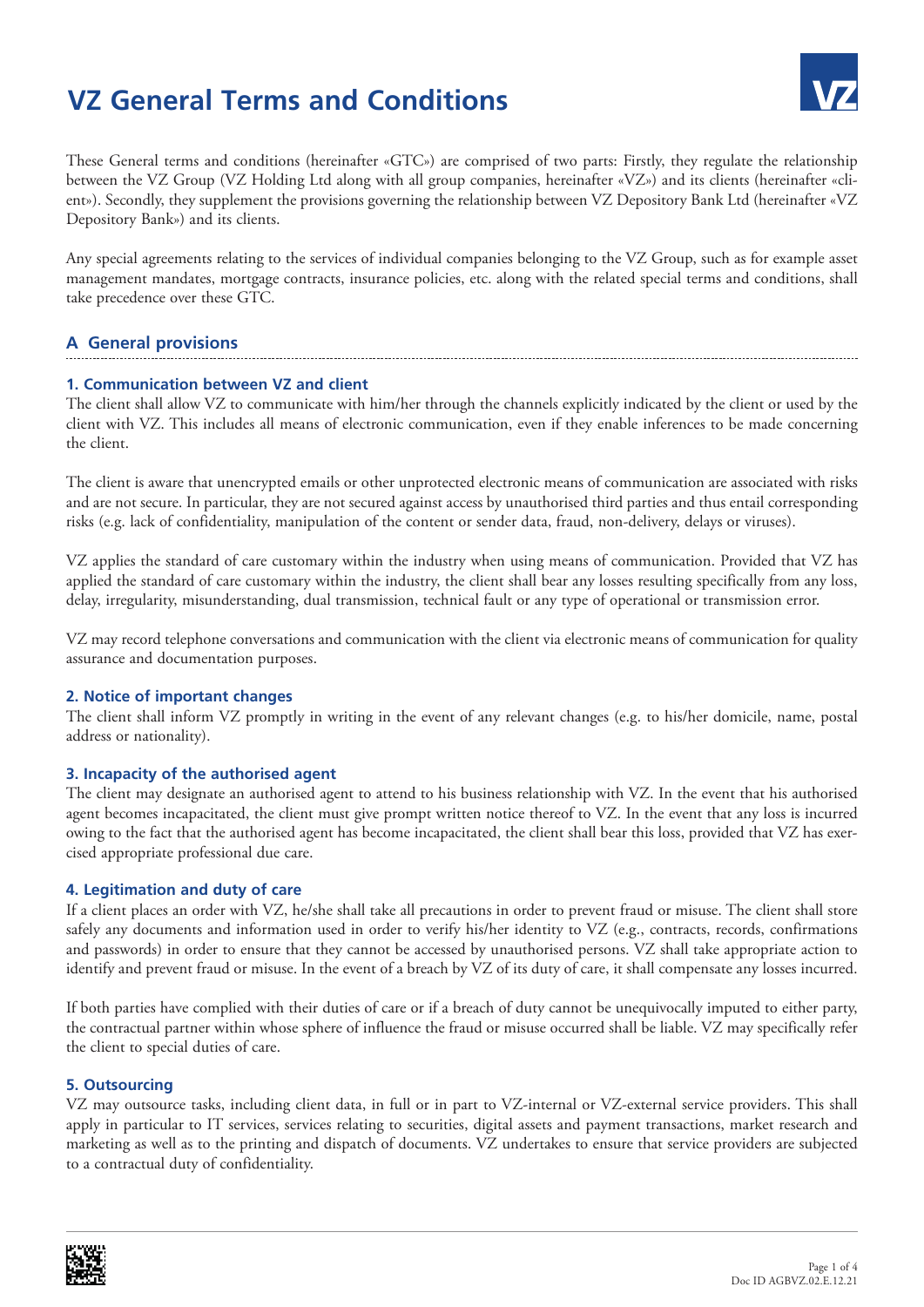## **6. Duties of confidentiality and privacy policy**

VZ is subject to the duties of confidentiality set forth in data protection law or in other provisions (e.g. bank client confidentiality). These duties apply to all employees and governing bodies of VZ and to persons working on the instructions of VZ. Client data shall not under any circumstances be sold to third parties for marketing or any other purposes. The client shall release VZ and the above-mentioned persons from the duties of confidentiality to the extent necessary in order to be able to execute his/her orders or to uphold legitimate interests.

This occurs in particular:

- if the client's data are passed on within the VZ Group for the purpose of providing comprehensive and efficient support to him/her
- for the purpose of complying with statutory and regulatory information and disclosure obligations
- if in the case of transactions in domestic and foreign securities or uncertified securities, digital assets and foreign currency transactions the applicable provisions or contractual agreements require disclosure to authorities and to other parties involved in these transactions in Switzerland or abroad, in particular supervisory and tax authorities, issuers, central banks, brokers or financial market infrastructures
- if within the insurance sector the client's data are transmitted to (potential) co-insurers, reinsurers or insurers and their associations in Switzerland and abroad for the purposes of risk assessment or in the event of a claim
- if clients initialise legal proceedings against VZ
- if VZ must realise collateral belonging to clients or third parties in order to secure its claims
- if clients accuse VZ of misconduct (publicly or to authorities)

Further information about how VZ processes client data may be found in the VZ privacy policy at https://www.vzch.com/en/privacy-policy or may be obtained from VZ.

The client acknowledges that, in the event that data are transmitted abroad (for example in relation to the processing of securities transactions or payment transactions), they will be subject to the statutory protection applicable to his/her data abroad.

#### **7. Compliance with statutory requirements and service restrictions**

The client shall be responsible for complying with the statutory provisions (including tax legislation) applicable to him/her both nationally and abroad.

The client acknowledges that VZ may be obliged to restrict its services for the purpose of compliance with statutory requirements in Switzerland or abroad. VZ shall also be entitled to do so based on its assessment of risks in order to uphold its legitimate interests.

#### **8. Termination of business relationship**

Both VZ and the client may terminate their business relationship at any time with immediate effect. Any outstanding claims shall thereupon fall due immediately. The foregoing shall be without prejudice to any written agreements relating to specific services that specify otherwise, such as, for example, relating to mortgage agreements, insurance policies or time deposits.

## **9. Applicable law and jurisdiction**

All relations between VZ and the client shall be governed exclusively by **Swiss law,** excluding the provisions of private international law or other rules on the conflict of laws. The **place of performance and jurisdiction** for disputes shall be **exclusively at the registered office of VZ,** unless stipulated otherwise under mandatory statutory provisions. For clients domiciled abroad, the **registered office of VZ** shall also be the **place for debt collection proceedings.** VZ may also enforce its rights at the domicile of the client or before any other competent court.

#### **10. Amendments of these GTC**

The client agrees that VZ may amend these GTC (Parts A and B) unilaterally at any time and that such amendments shall be binding upon him/her. VZ shall give notice of the applicable GTC in an appropriate manner, and the client may obtain them at any time from VZ.

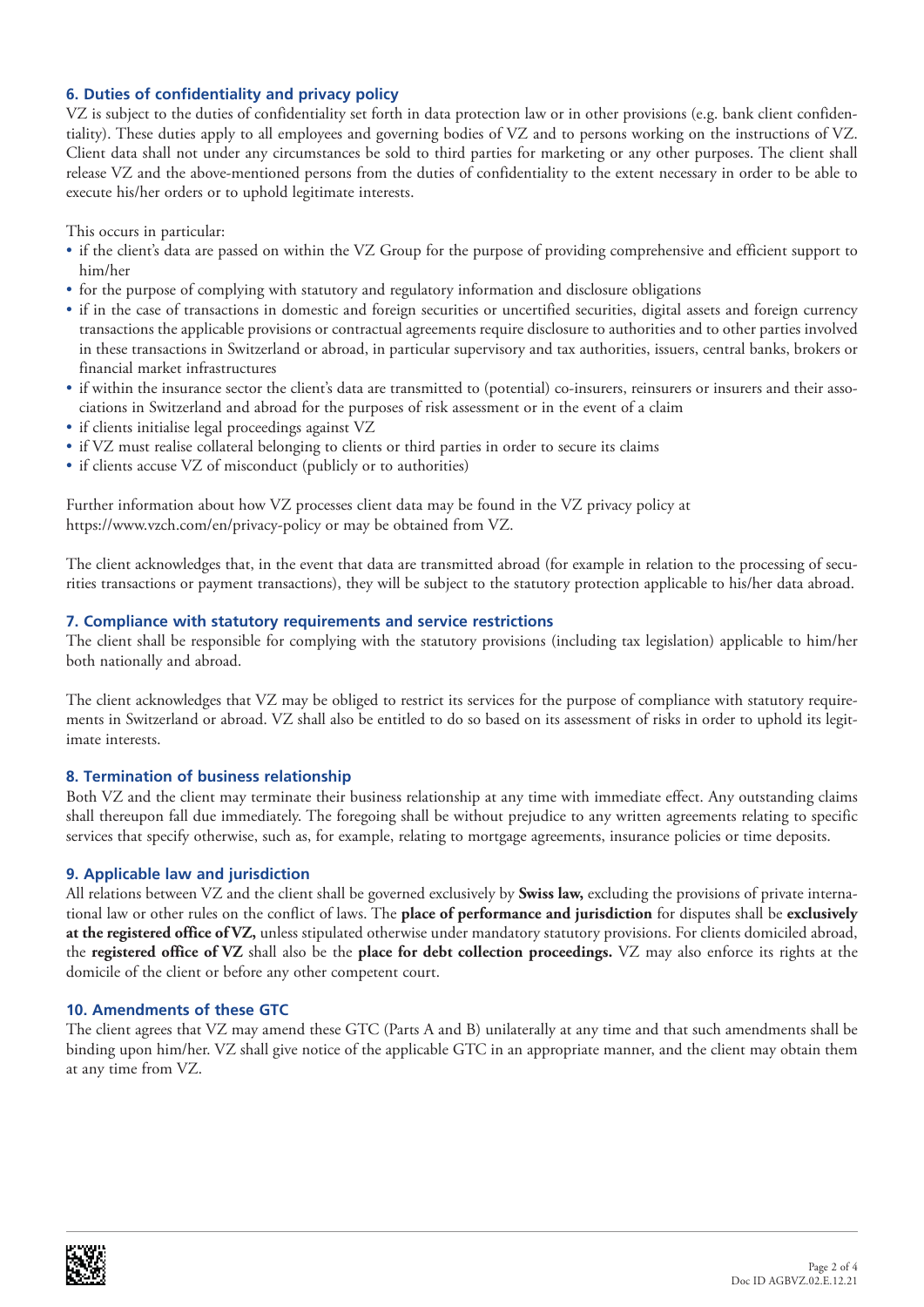## **B Special terms and conditions of VZ Depository Bank**

### **1. Payment transactions**

No cash transactions (cash deposits and withdrawals) may be processed through the accounts.

### **2. Account transactions**

The agreed or standard interest, charges, commissions, expenses and taxes shall be credited or charged, respectively, to the client either at the time they arise or on a recurring basis. VZ Depository Bank may alter its terms at any time (for example, in the event of a change in market circumstances) and introduce additional charges or interest. For example, if it charges negative interest, clients must pay interest on their deposits. VZ Depository Bank shall give notice of any such changes in an appropriate manner.

If a client places an order that exceeds his/her available balance at VZ Depository Bank, VZ Depository Bank shall decide to what extent to fulfil the order, irrespective of the time when it was received.

#### **3. Foreign currency accounts**

Foreign currency credit balances shall be invested by VZ Depository Bank in the same currency. In the event that any actions by government authorities should affect his/her credit balance in any currency, the client shall bear his/her share of all financial and legal consequences. VZ Depository Bank shall comply with its obligations by crediting amounts with a correspondent bank or with a bank in the country of the foreign currency designated by the client.

#### **4. Crediting and debiting of payments in foreign currency**

Amounts in currencies for which no account is held shall be converted into Swiss francs and respectively credited to or debited from the CHF account. If no CHF account is held, VZ Depository Bank shall select an existing account at its discretion in order to credit or debit the amount.

#### **5. Complaints**

In the event that the client discovers any error, he/she shall report this to VZ Depository Bank in writing. This shall include instructions of any type that are executed incorrectly, late, incompletely or not at all, along with incorrect account or deposit account reports, statements, or other notices from VZ Depository Bank. The client must object to any incorrect displays promptly, but at the latest within 30 days of receipt.

Following expiry of this period, the execution or non-execution along with the statements, account and deposit account reports and notices shall be deemed to have been approved. If the client does not receive any notice from VZ Depository Bank, he/she must report his/her complaint as soon as possible after the notice would ordinarily have been received.

If any losses arise as a result of the incorrect or delayed execution of or the failure to execute orders (except stock market orders), VZ Depository Bank shall only be liable for loss of interest. The foregoing shall apply unless VZ Depository Bank was previously informed of the impending risk of further losses in any specific individual case.

## **6. Pledge and offset right**

VZ Depository Bank shall have a right of pledge over all assets held either by itself or elsewhere on behalf of the client and shall be entitled to offset any amounts payable by it against any amounts due to it under the business relationship, irrespective of the time when such claims fall due or the currency; however, a right of pledge shall only arise at the time a claim arises. This shall also apply to credit facilities and loans, with or without special collateral. The pledge and offset right shall also apply to any entitlement of VZ Depository Bank to indemnification or to be released from liability, in particular if any action should be taken against it by third parties (including issuers, liquidators, trustees, bankruptcy administrators, institutions or authorities) in relation to transactions executed for the client or assets held for the client. VZ Depository Bank shall be entitled at its option to pursue enforcement proceedings or to dispose of the collateral on its own account at any time upon the client's payment default.

#### **7. Charges, taxes and duties**

The current terms and conditions and other charges are governed by the fee schedule and service sheets, which are available for consultation. VZ Depository Bank may at its discretion charge a reasonable fee for services provided by VZ Depository Bank that are not mentioned in the fee schedule or service sheets but that have however been provided on behalf of or in the interest of the client and are usually only provided for consideration. Any taxes and duties levied on or by VZ Depository Bank